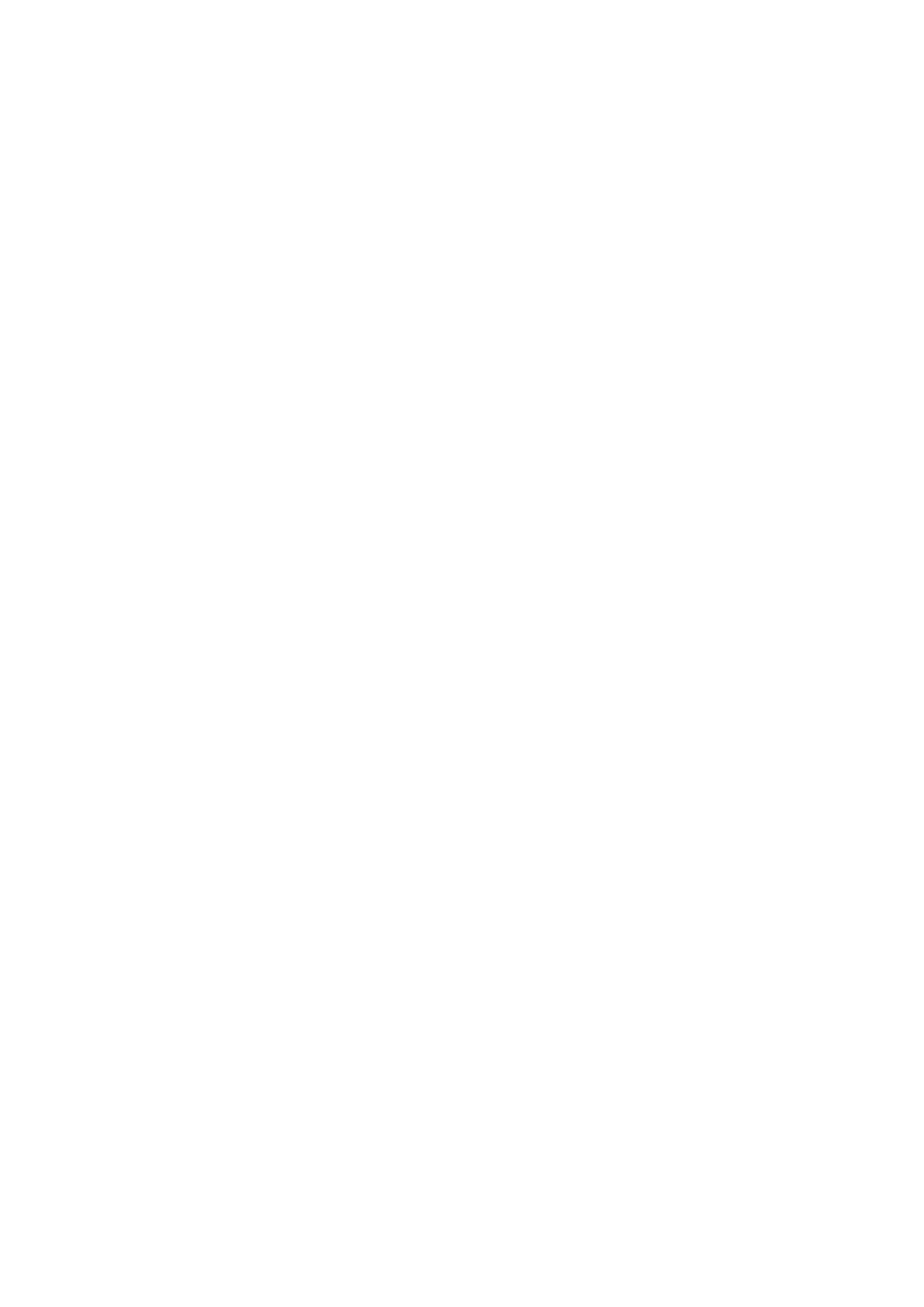## THE DORETTI

Almost forty years were to pass before Walsall could boast another car. The Doretti was born at the Walsall Airport site where its predecessors the Swallow 'Gadabout' scooter and the Swallow sidecars were made and was designed by the same gifted engineer, Frank Rainbow.

Together with Sir John Black, the head of Standard-Triumph at Coventry, and the Californian industrialist Arthur Anderson, Rainbow designed a two-seater sports car for the lucrative American West Coast market. The mechanical bits were to come from the existing Triumph TR2 sports car and the chassis was to be made by Tube Investments (T.I.). The car would be built by Helliwells, a T.I. subsidiary with spare capacity at Swallow Coachbuilding's Walsall site due to the slowing down of the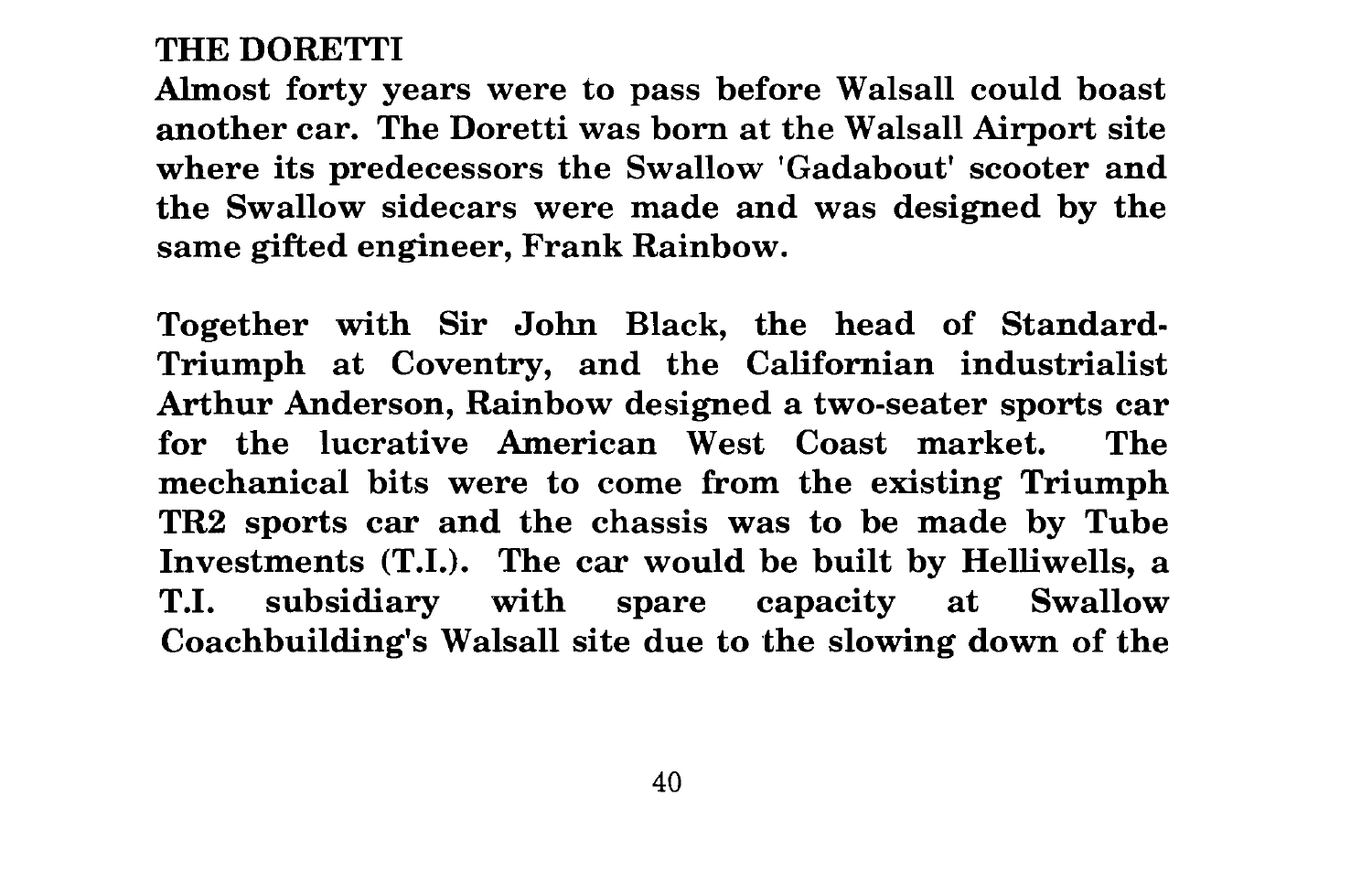sidecar market. Other T.I. companies would also be involved.

Design work began in early 1953 and the first car was completed in nine months. It was built entirely from the drawings done by Rainbow who was a meticulous draughtsman. The body was made by Panelcraft Ltd. and was a pleasantly flowing two-seater with a hint of Jaguar at the rear and a rather prominent, American-style grille at the front. The car was slightly larger than the TR2 and used the Triumph's engine and gearbox, front suspension and rear axle.

The prototype was taken to America where it was enthusiastically received. This was in an era when the States couldn't get enough of Britain's traditional MG, Morgan and Austin-Healey sports cars to satisfy demand.The car's name was inspired by Arthur Anderson's daughter Dorothy, whose name was 'italianised' to become the 'Swallow Doretti'.



*Period shot of the Mark I Doretti (courtesy of Stephen Matthews).*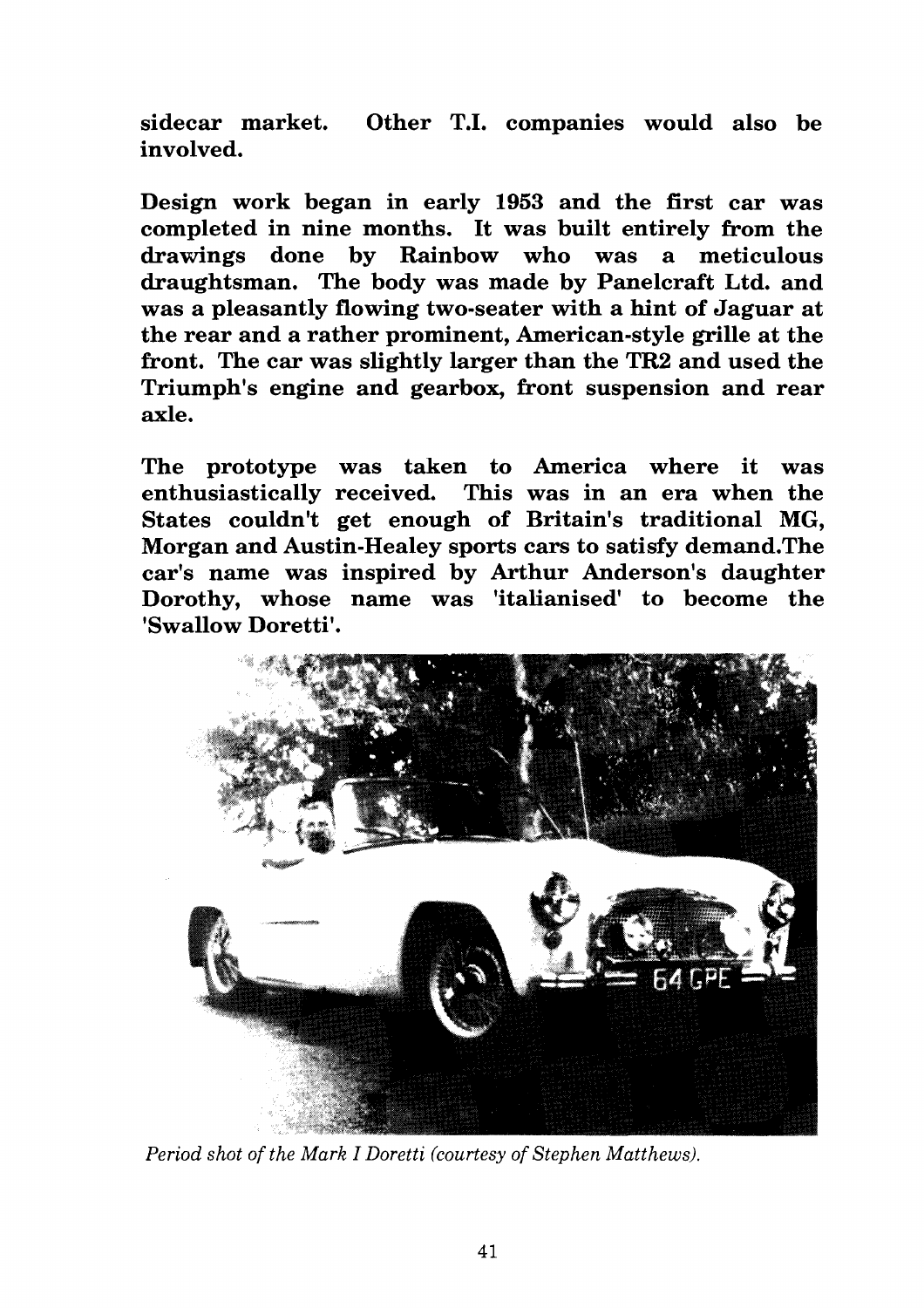

*The Mark II Doretti (courtesy of Stephen Matthewsj.* 

The Americans had suggested fitting wind-up windows instead of the old-fashioned sidescreens and a larger boot. Neither of these would have been a problem since the car's tooling hadn't yet been made. However, Ernest Sanders, remembering the lost orders from America that had so crippled the 'Gadabout' scooter, insisted on the Doretti being produced as it was, to the dismay of Arthur Anderson.

Nevertheless, the car sold well, being promoted by catalogue and road-test in the normal way and by racing both here and in the States. In standard form, the Doretti would just top **100** m.p.h, in an era where a family car was lucky to reach **60.**  'The Autocar' tested one in **1954** and pronounced very favourably upon both its performance and the quality of construction, without putting too much emphasis on the use of Triumph TR2 parts. 'The Swallow Doretti', they said, 'is a neat and compact two-seater which has a very lively performance with a very satisfactory fuel consumption. It is a trim little car with pleasing lines and the general finish indicates that it is a well-made, workmanlike job. It is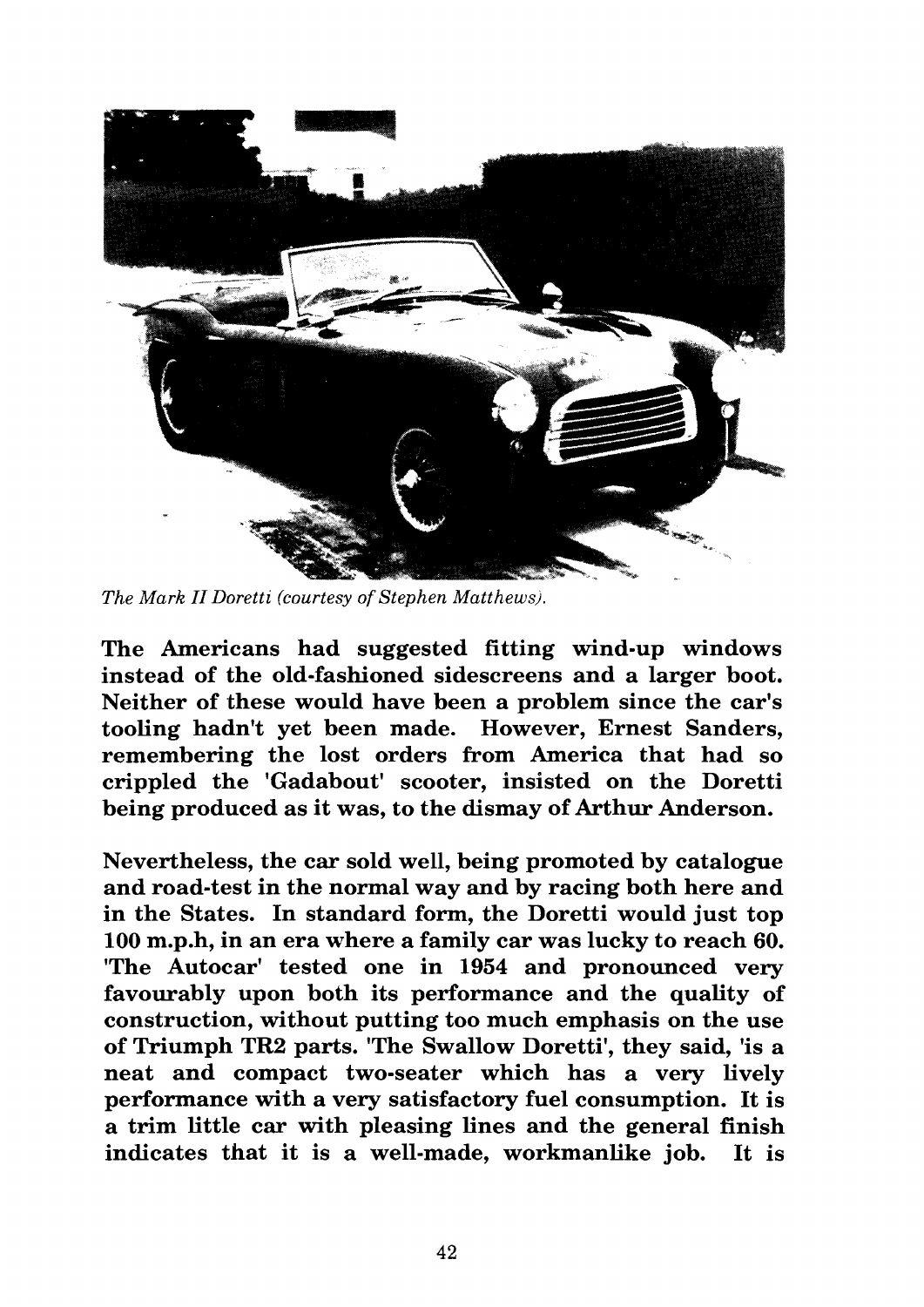moderately priced (£777 as against the TR2's £600) and should meet the needs of those requiring a medium-sized sports car that will stand a lot of hard work and be fun to drive'.

In fact the Doretti was good value for the increased price over the Triumph. The body was panelled in corrosionresistant aluminium as against the TR2's very rust-prone steel. The Swallow also had leather upholstery and a chassis made of 50 ton Reynolds chrome-moly steel making it a much better long-term proposition. It even had a fitted leather suitcase for the owner's luggage. Nevertheless, production ceased in 1955, abruptly and with no reason given. It is perhaps forgiveable that most people think that the Doretti was a failure when, in fact, the reverse was true. In 1954, it was selling at the same rate as the TR2.

Although only 276 had been made, other car makers such as Triumph and Jaguar were worried by the very favourable test reports, the sales and the evident quality of the Doretti.



*Frank Rainbow (right) with a Mark II, chassis 10001, at Donnington Park, 1978. This car was a prototype Swallow Sabre (courtesy of Stephen Matthews).*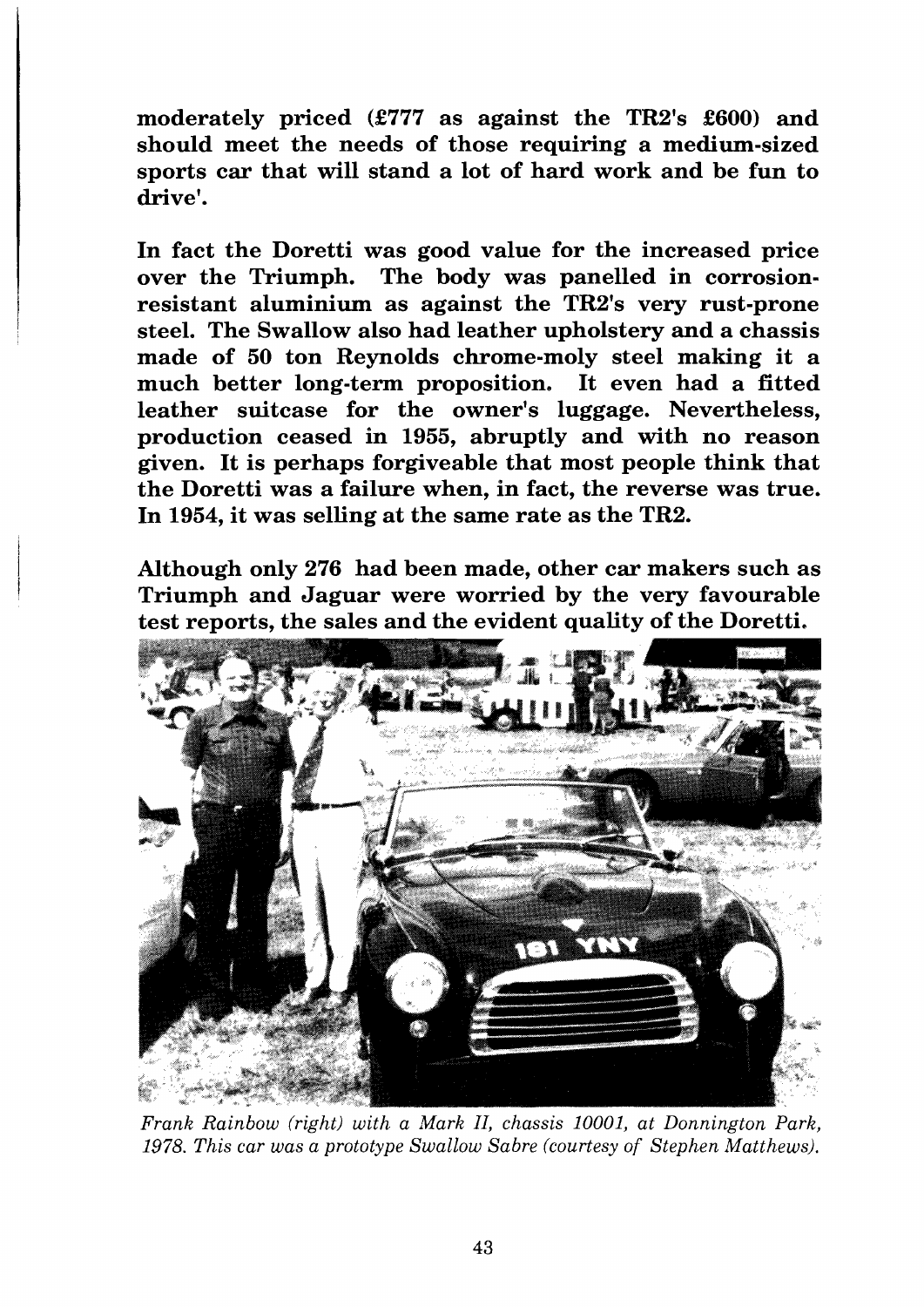

**No. <sup>1546</sup>**: **SWALLOW DORETTI** 

NE of the most recent sports cars to be introduced,<br>by a company well known for both car bodies and<br>in The Autocar of January 15, 1954, and one of the first by a company well known for both car bodies and<br>in The Autocars, is the Swallow Doretti, which was described<br>production versions of January 15, 1954, and one of the first<br>production versions of this new open two-seater has transmission and front suspension, are similar to those in<br>the now well-known Triumph TR2, but for the Doretti<br>these have been built into a new tubular frame on which is<br>mounted a neat two-seater body with full-width styli



a very lively performance, a satisfactory maximum speed to suit the normal requirements of most people, lively acceleration, and, in view of the performance, a modest thirst for

fuel.<br>
Under test conditions the mean maximum speed was 97.25<br>
un.b., while the best speed in one direction was 101 m.p.h.,<br>
using direct top gear, and no increase in maximum speed<br>
was recorded if the overdrive was switch prising, as the function of an overdrive is primarily to<br>reduce engine speed and to improve economy in the cruis-<br>ring range of the car, rather than to increase its maximum<br>speed, which is, of course, a question of power r length of travel and is quite light to operate. The gears are selected by a particularly robust central remote control lever which has a very pleasing short travel from gear to gear. The synchromesh, on top, third and seco

A neat and simple frontal treatment gives the Doretti a smart appearance. Overriders are placed wide apart on either side of the grille, and separate side of the grille, and separate side of the flashing type of direction the head lamps.

*The Swallow Doretti road test from 'The Autocar' 24 September, 1954 (courtesy of 'Autocar and Motor').* 

44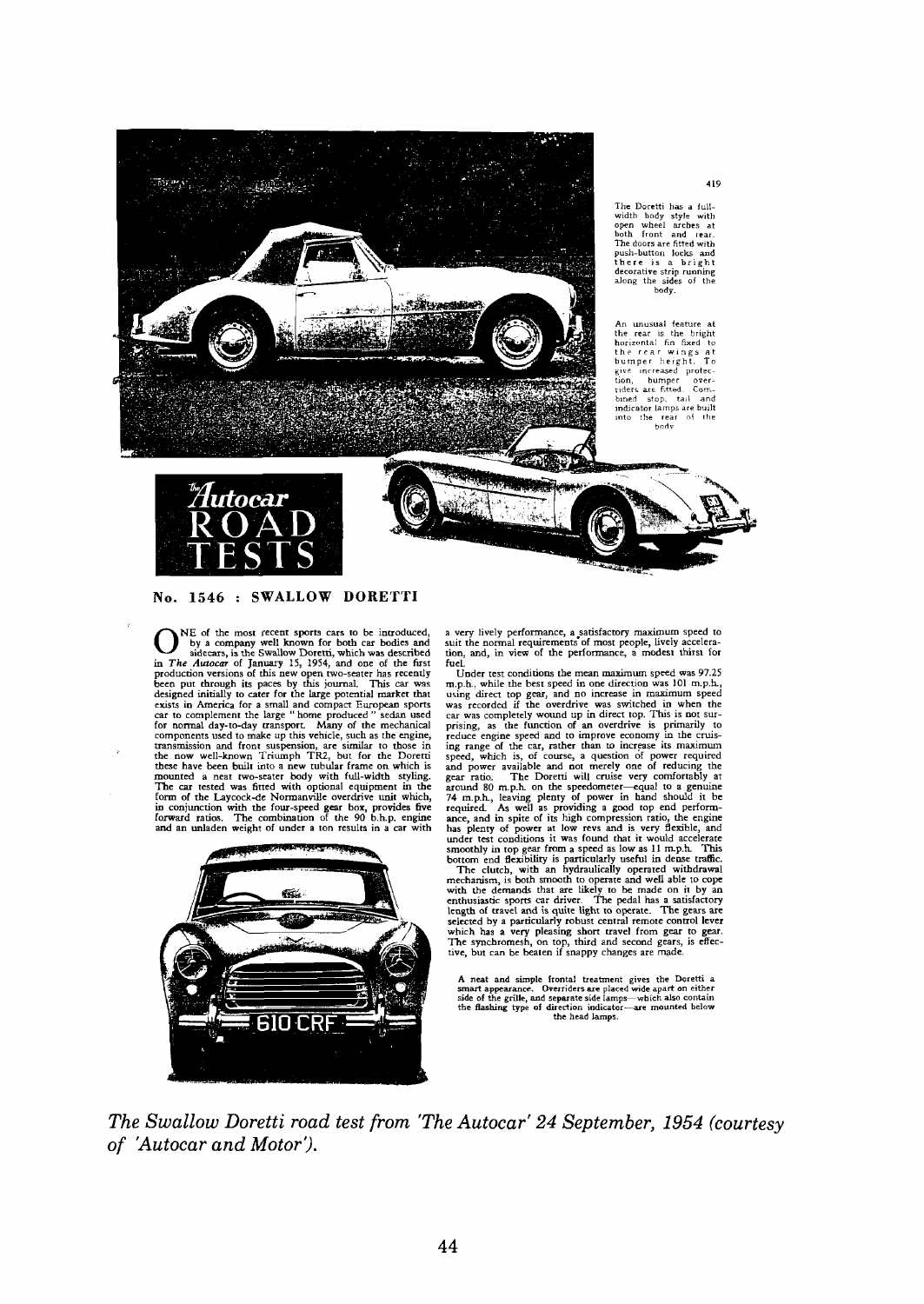

*Frank Rainbow with two Dorettis at the Malvern Triumph meeting, 1982 (courtesy of Helen Rainbow).* 

Their worries increased with the development of the Mark I1 Swallow 'Sabre' prototypes. This much improved model offered everything the Americans wanted as well as two roomy children's seats which the Coventry competitors didn't have. These competitors were also customers of the parent T.I. group, but on a much larger scale. It was made known that if the Swallow continued in production, they might look elsewhere for components. The result of this was that Frank Rainbow was told to close down the production line at Walsall Airport and to sack workers who couldn't be used elsewhere. All were found other jobs. The Doretti, a well-made luxury sports car, was no more. Frank Rainbow left to run his own firm and motor car production ceased in Walsall.

It is possible to speculate that Walsall lost much by this decision, since the Doretti was likely to have become an even bigger success. Frank Rainbow was both an engineer and a stylist of great ability who could have headed a business which would have been as successful for Walsall as Morgan cars is for Malvern. Sadly it was not to be.